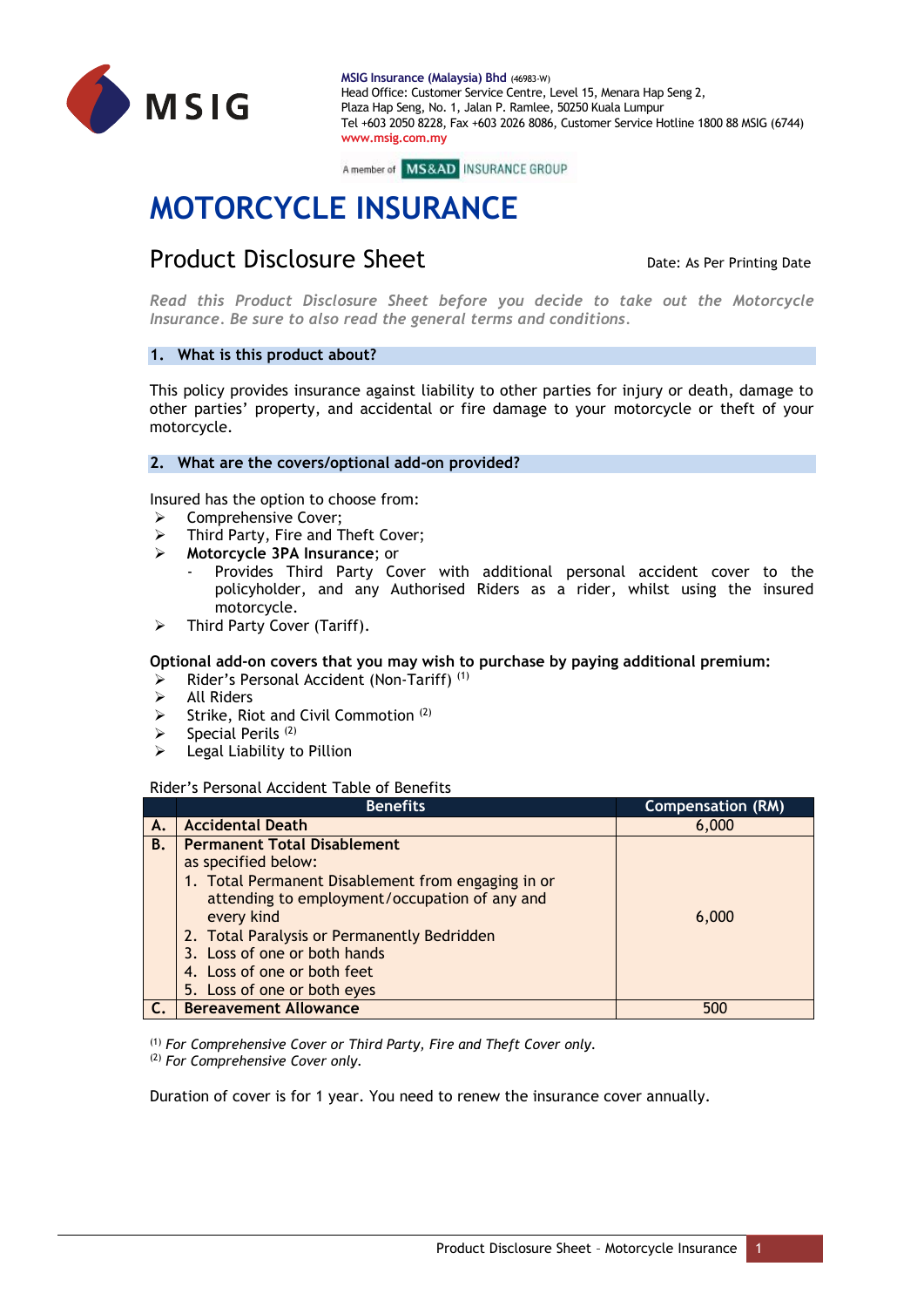

#### A member of MS&AD INSURANCE GROUP

# **3. What are the differences between Comprehensive Motorcycle Insurance, Motorcycle 3PA Insurance, and Third Party Motorcycle Insurance (Tariff)?**

| <b>Motorcycle Information</b>                                                                     |                                              |                                    |                                                               |  |  |
|---------------------------------------------------------------------------------------------------|----------------------------------------------|------------------------------------|---------------------------------------------------------------|--|--|
| <b>Year of Manufacture</b><br>Model<br>Sum Insured<br>No Claim Discount                           | 2016<br>Yamaha 135LC<br>RM6,900<br>25%       |                                    |                                                               |  |  |
| Product                                                                                           | Comprehensive<br><b>Motorcycle Insurance</b> | Motorcycle 3PA<br><b>Insurance</b> | <b>Third Party</b><br>Motorcycle<br><b>Insurance (Tariff)</b> |  |  |
| <b>Basic Coverage</b>                                                                             |                                              |                                    |                                                               |  |  |
| bodily<br>1. Third<br>Party<br>injury or death                                                    | $\checkmark$                                 | ✓                                  | $\checkmark$                                                  |  |  |
| 2. Third Party property<br>loss or damage                                                         | $\checkmark$                                 | $\checkmark$                       | ✓                                                             |  |  |
| 3. Loss or damage to<br>your own motorcycle<br>accidental<br>due<br>to<br>fire, theft or accident | ✓                                            | $\boldsymbol{\mathsf{x}}$          | $\boldsymbol{\mathsf{x}}$                                     |  |  |
| <b>Estimated Basic Premium</b><br>RM245.00                                                        |                                              | <b>RM50.00</b>                     |                                                               |  |  |
| <b>Additional Coverage</b>                                                                        |                                              |                                    |                                                               |  |  |
| <b>Rider's Personal Accident</b><br>(Non-Tariff)                                                  | Optional Add-on                              | Packaged Add-on                    | N/A                                                           |  |  |
| <b>All Riders</b>                                                                                 | Optional Add-on                              |                                    |                                                               |  |  |
| <b>Estimated Total Premium</b><br>(3)                                                             | <b>RM287.60</b>                              | <b>RM87.00</b>                     | <b>RM75.00</b>                                                |  |  |

(3) *Not inclusive of Service Tax and Stamp Duty.*

# **4. How much premium do I have to pay?**

With the phased motor liberalization, the premium you may need to pay is based on risk characteristic<sup>(4)</sup>. The greater the potential risk, the higher the premium. The lower the potential risk, the lower the premium.

Example:

|                              | RM         |
|------------------------------|------------|
| <b>Basic Premium</b>         | <b>XXX</b> |
| 'All Riders' Add-on (if any) | <b>XXX</b> |
| Less NCD (if any)            | (XXX)      |
| Plus Optional Add-on         | <b>XXX</b> |
| <b>Less Rebate</b>           | (XXX)      |
| <b>Plus Service Tax</b>      | <b>XXX</b> |
| <b>Plus Stamp Duty</b>       | 10.00      |
| <b>Total Payable</b>         | <b>XXX</b> |

(4) *Except for Third Party Cover (Tariff)*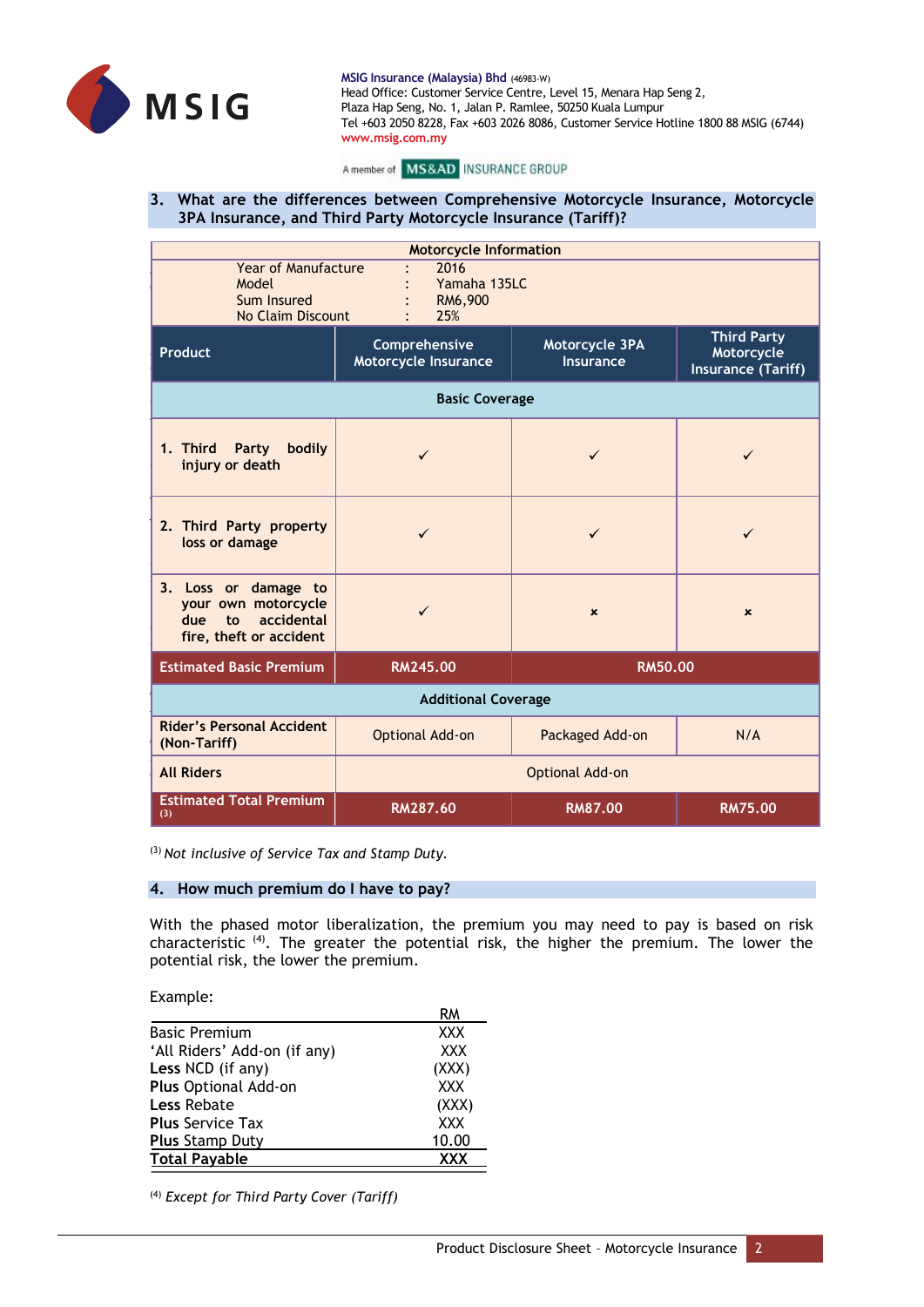

#### A member of MS&AD INSURANCE GROUP

The sum insured is based on current market value of the motorcycle based on the reference to ISM-ABI vehicle valuation database system.

Rebate – Individuals who purchase general insurance covers directly from the insurance companies will be eligible to receive a 10% rebate of Gross Premium.

No Claim Discount – The premium payable may be reduced if you have No Claim Discount (NCD) entitlement. NCD is a 'reward' scheme for you if no claim was made against your policy during the preceding 12 months of policy.

| <b>Period of Insurance</b>              | <b>Motorcycle - NCD</b> |
|-----------------------------------------|-------------------------|
| • After the 1st year of insurance       | $\bullet$ 15%           |
| • After the 2nd year of insurance       | $\bullet$ 20%           |
| • After the 3rd and subsequent years of | $\bullet$ 25%           |
| insurance                               |                         |

# **5. What are the fees and charges that I have to pay?**

| <u>Type</u>           | Amount                  |
|-----------------------|-------------------------|
| • Stamp Duty          | $\bullet$ RM10.00       |
| $\bullet$ Service Tax | $\bullet$ 6% of premium |

Please be informed that a 6% Service Tax will be charged with effect from 1 September 2018 for all taxable general insurance policies with period of insurance commencing on or after 1 September 2018.

You are obligated to pay any applicable taxes (which include but not limited to service tax and stamp duty) imposed by the Malaysian tax authorities in relation to your Policy.

# **6. What are some of the key terms and conditions that I should be aware of?**

- **Importance of Disclosure**  You must take reasonable care not to misrepresent when answering questions in the proposal form or in any request made by MSIG Insurance (Malaysia) Bhd ("Company") and check the information you have provided is complete and accurate. You should also disclose all relevant information which may influence the Company in the acceptance of this insurance, decide the terms and the premium you will pay. If you do not take reasonable care and the information provided by you is incomplete or inaccurate, this may affect your claim. Your responsibility to provide complete and accurate information when requested by the Company shall continue until the time of you entering into, making changes to or renewing your insurance.
- **Cash Before Cover –** The insurance shall not be effective unless the premium due has been paid.
- $\triangleright$  You must ensure that your motorcycle is insured at the appropriate amount.
- $\triangleright$  Compulsory Excess <sup>(5)</sup>, this is the amount of loss you have to bear before we pay for the balance of your motorcycle damage claim.

(5) *For Comprehensive Cover only.*

# **7. What are the major exclusions under this policy?**

The policy does not cover losses, such as:

- Your own death or bodily injury due to a motor accident.<sup>(6)</sup> (7)
- $\triangleright$  Your liability against claims from pillion on your motorcycle.<sup>(6)</sup>
- $\triangleright$  Loss/damage arising from act of nature, e.g. flood, landslide and landslip.<sup>(6)</sup>
- $\triangleright$  Consequential loss, depreciation, wear and tear, mechanical or electrical breakdown failures or breakages.
- War and related risks.